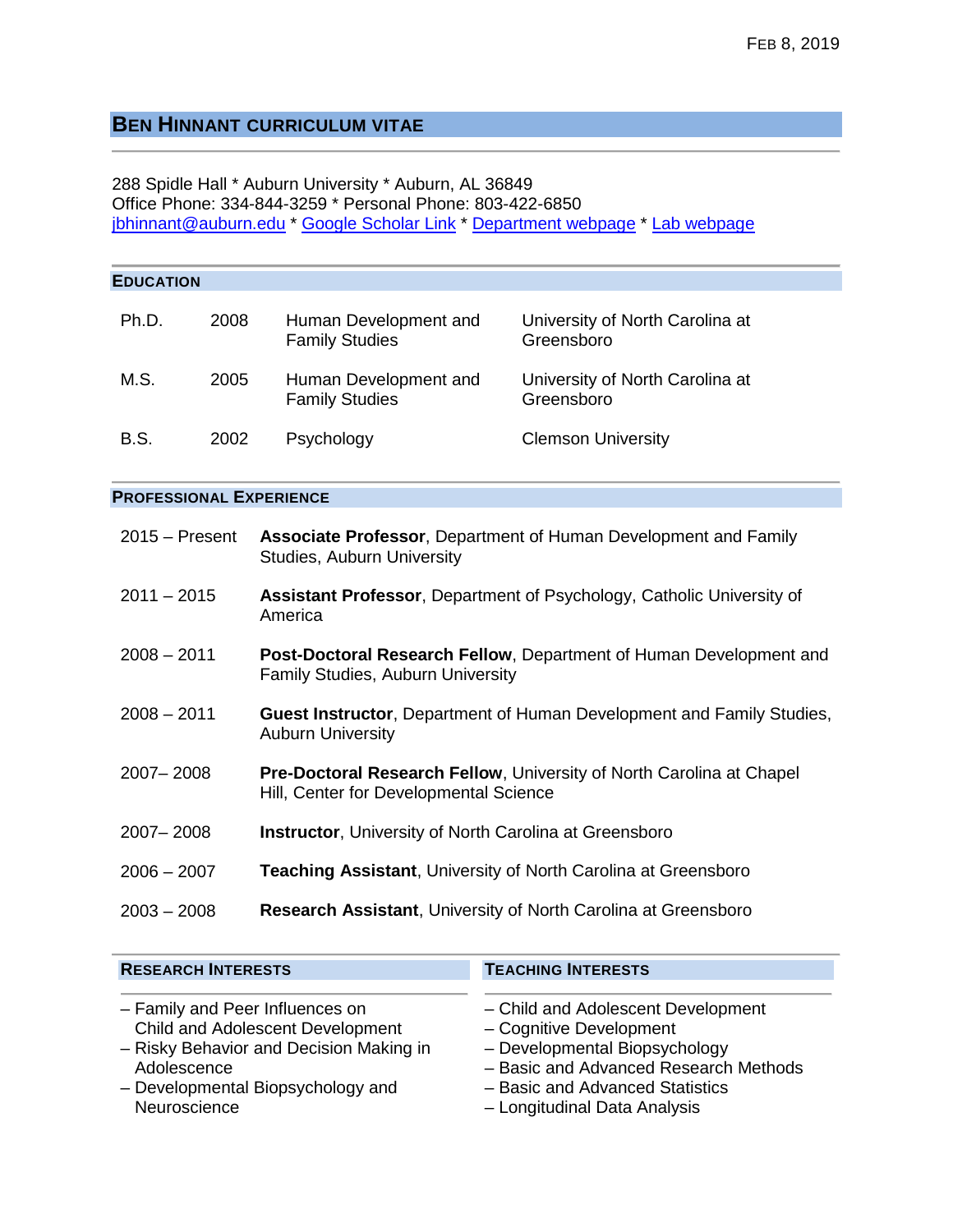# **CURRENT RESEARCH PROJECTS**

El-Sheikh, M., Buckhalt, J.A., Erath, S.A., Hinnant, J.B., Keiley, M.K., & Fuller-Rowell, T.E. Role: Co-Investigator *Child sleep as a mechanism and moderator in the development of health disparities*. National Heart, Lung, and Blood Institute Grant No. R01-HL136752-01 \$1,865,868 (September, 2017 – 2022)

Bardeen, J.R., Daniel, T.A., Weathers, F.W., & Hinnant, J.B. Role: Co-Investigator *A longitudinal examination of a dual-process model of attentional bias in PTSD*. National Institute of Mental Health Grant No. R21-MH112929-01 \$361,797 (April, 2017 – 2019)

Hinnant, J.B., Erath, S.A., & Robinson, J.L. Role: Primary Investigator *Context effects on adolescent decision making: Neuroimaging pilot studies.*  Alabama Agricultural Experimental Station SEED Program Award Project # 16-034 \$50,000 (October, 2016 – 2018)

Hinnant, J.B., Erath, S.A., Pfeifer, J.H., & Adleman, N.A. Role: Primary Investigator *Context effects on adolescent decision making: Neuroimaging pilot studies.*  Auburn University Intramural "Good-to-Great" Grant Award Project # 160302 \$36,000 (May, 2016 – 2018)

# **COMPLETED RESEARCH**

El-Sheikh, M., Buckhalt, J.A., Erath, S.A., & Keiley, M. Role: Statistical Consultant *Family aggression and trajectories of adolescent adaptation: Bioregulatory effects.* Eunice Kennedy Shriver National Institute of Child Health and Human Development Grant No. R01-HD046795-06 \$2,710,204 (August, 2012 – 2017)

El-Sheikh, M., Buckhalt, J.A., Erath, S.A., & Keiley, M. Role: Statistical Consultant *Sleep and child developmental outcomes: Physiological and contextual influences.* National Heart, Lung, and Blood Institute Grant No. R01-HL093246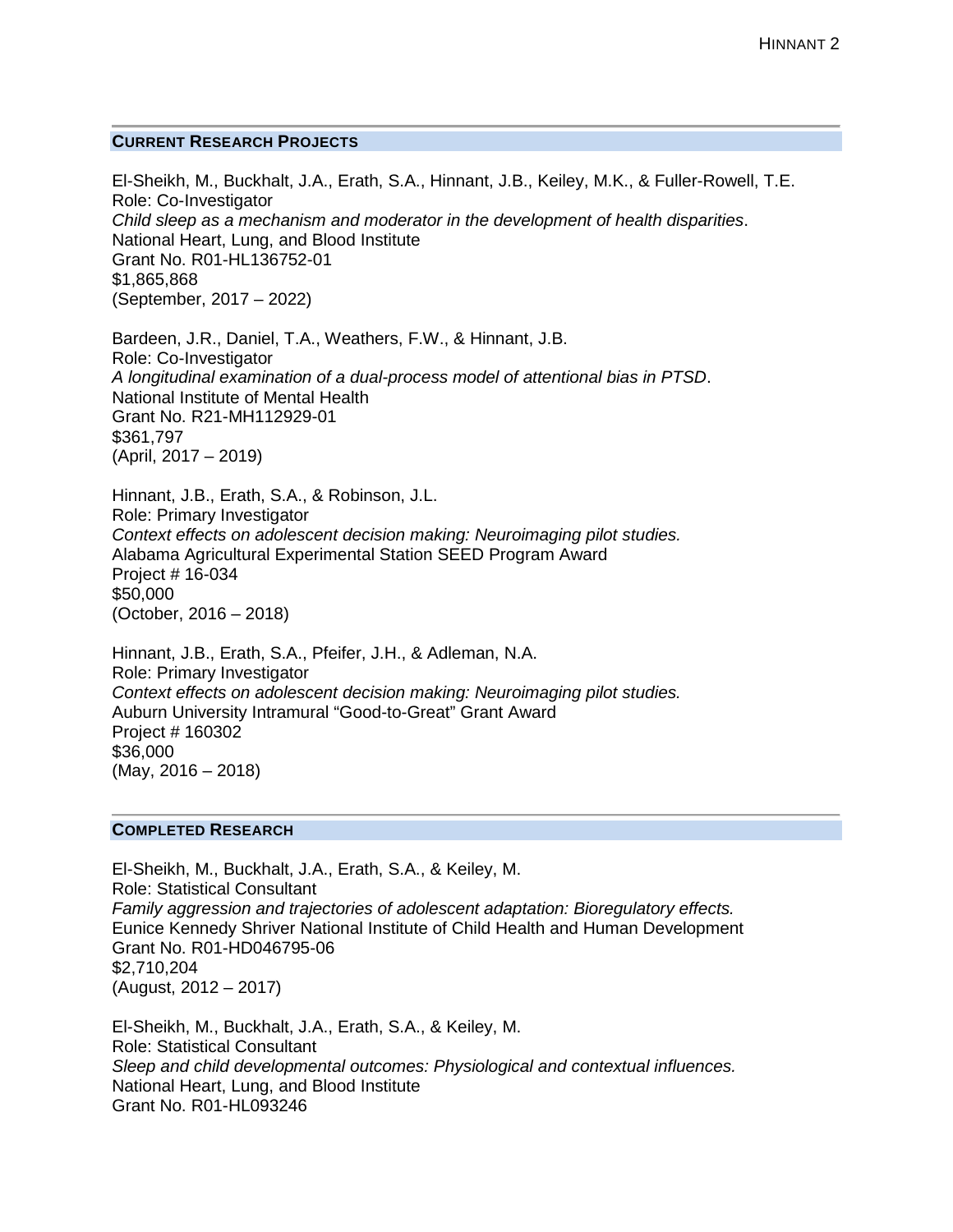\$2,706,702 (January, 2009 – 2014)

Hinnant, J.B. Role: Primary Investigator *Physiological function during decision making.*  Catholic University of America – Grant-in-Aid for summer graduate research assistant. \$6,000 (June, 2012 – 2014)

Hinnant, J.B. Role: Primary Investigator *Child and parental contributions to moral reasoning*. University of North Carolina at Chapel Hill, Center for Developmental Science \$20,000 (August, 2007 – 2008)

## **PEER REVIEWED PUBLICATIONS \* Denotes Student Author**

- Hinnant, J.B., McConnell, L.M.\*, Yanes, J.A.\*, McCormick, M.J., Murphy, J.E.\*, Erath, S.A., & Robinson, J.L. (in press). Rewarding safe choices in peer contexts: Adolescent brain activity during decision making. *Biological Psychology.*
- Philbrook, L.E., Erath, S.A., Hinnant, J.B., & El-Sheikh, M. (2018). Marital conflict and trajectories of adolescent adjustment: The role of autonomic nervous system coordination [Special issue]. *Developmental Psychology, 54*, 1687-1696. doi:10.1037/dev0000501
- Curtis, D.S.\*, Fuller-Rowell, T.E., Hinnant, J.B., Kaeppler, A.K.\*, & Doan, S.N. (2018). Resting high-frequency heart rate variability moderates the association between early life adversity and body adiposity. *Journal of Health Psychology*. doi:10.1177/13591053177399
- Hinnant, J.B., & Forman-Alberti, A.B. (2018). Deviant peer behavior and adolescent delinquency: Protective effects of inhibitory control, planning, or decision making? *Journal of Research on Adolescence*. doi:10.1111/jora.12405
- Hinnant, J.B., Philbrook, L.E., Erath, S.A., & El-Sheikh, M. (2018). Approaches to modeling the development of physiological stress responsivity. *Psychophysiology, 55*, e13027. doi:10.1111/psyp.13027
- Samek, D.R., Hicks, B.M., Durbin, E., Hinnant, J.B., Iacono, W.G., & McGue, M. (2018). Codevelopment between key personality traits and alcohol use disorder from adolescence through young adulthood. *Journal of Personality, 2*, 261-282. doi:10.1111/jopy.12311
- Goolsby, J.\*, Rich, B. A., Habayeb, S.\*, Hinnant, J. B., Berghorst, L., De Los Reyes, A., & Alvord, M. K. (2018). Parent child informant discrepancy is associated with poorer treatment outcome. *Journal of Child and Family Studies, 27*, 1228-1241. doi:10.1007/s10826-017-0946-7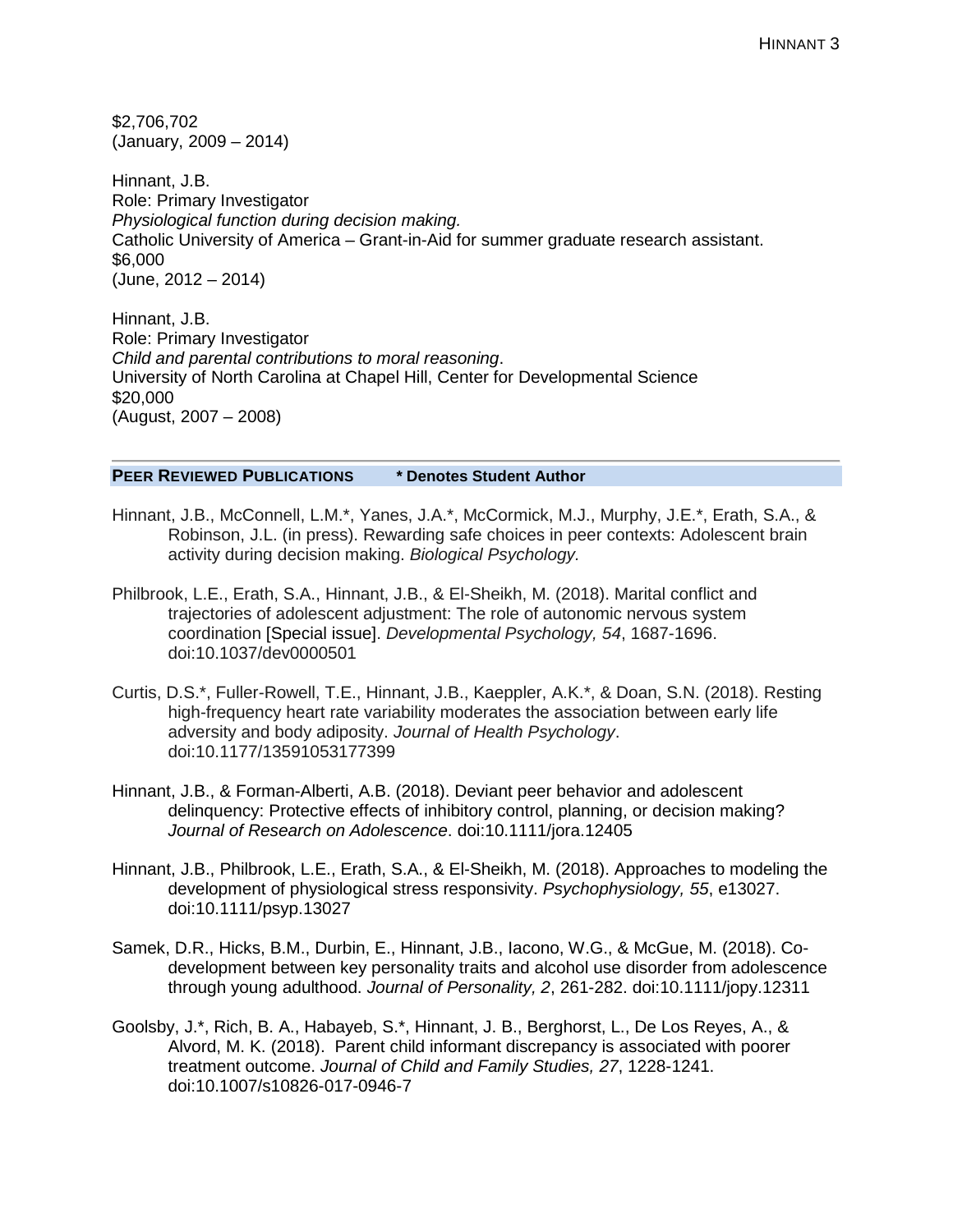- Gray, W. N., Kavookjian, J., Shapiro, S. K., Wagoner, S. T., Schaefer, M. R., Resmini Rawlinson, A., & Hinnant, J.B. (2018). Transition to college and adherence to prescribed attention deficit hyperactivity disorder medication. *Journal of Developmental and Behavioral Pediatrics, 1*, 1-9*.* doi:10.1097/DBP.0000000000000511
- Aiken, C.S.\*, Wagner, B.M., and Hinnant, J.B. (2017). Observed interactions in families of adolescent suicide attempters. *Suicide and Life-Threatening Behavior.* doi:10.1111/sltb.12423
- El-Sheikh, M., Hinnant, J.B., & Philbrook, L.E. (2017). Trajectories of sleep and cardiacsympathetic activity indexed by pre-ejection period in childhood. *Journal of Sleep Research, 26*, 578-586. doi:10.1111/jsr.12491
- Bardeen, J.R., Daniel, T.A., Hinnant, J.B., & Orcutt, H.K. (2017). Emotion dysregulation and threat-related attention bias variability. *Motivation and Emotion, 41*, 402-409. doi:10.1007/s11031-017-9604-z
- Philbrook, L.E., Hinnant, J.B., Elmore-Staton, L., Buckhalt, J.A., & El-Sheikh, M. (2017). Sleep and cognitive functioning in childhood: Ethnicity, socioeconomic status, and sex as moderators. *Developmental Psychology, 53*, 1276-1285. doi:10.1037/dev0000319
- Hinnant, J.B., Forman-Alberti, A.B.\*, Aquino, A.K.\*, Szollos, S.\*, & Degnan, K.A. (2017). Approach behavior, stress, and substance use in young adults. *Stress and Health, 33*, 164-168*.* doi:10.1002/smi.2684
- Forman-Alberti, A.B.\*, & Hinnant, J.B. (2016). Links between autonomic activity and implicit learning. *International Journal of Psychophysiology, 110*, 75-80. doi:10.1016/j.ijpsycho.2016.10.014
- Hinnant, J.B., Erath, S.A., Tu, K.M., & El-Sheikh, M. (2016). Permissive parenting, deviant peer affiliations, and delinquent behavior in adolescence: The moderating role of sympathetic nervous system reactivity. *Journal of Abnormal Child Psychology, 44*, 1071-1081. doi:10.1007/s10802-015-0114-8
- Hinnant, J.B., Forman-Alberti, A.B.\*, Freedman, A.\*, Byrnes, L.\*, & Degnan, K.A. (2016). Approach behavior and sympathetic nervous system reactivity predict substance use in young adults. *International Journal of Psychophysiology, 105*, 35-38*.*  doi:10.1016/j.ijpsycho.2016.04.013
- El-Sheikh, M., Hinnant, J. B., & Erath, S. A. (2015). Marital conflict, vagal regulation, and children's sleep: A longitudinal investigation. *Monographs of the Society for Research in Child Development, 80*, 89-106. doi:10.1111/mono.12146
- Hinnant, J.B., Erath, S.A., & El-Sheikh, M. (2015). Harsh parenting, parasympathetic activity, and development of delinquency and substance use. *Journal of Abnormal Psychology, 124*, 137-151. dx.doi.org/10.1037/abn0000026
- Staton, L., Hinnant, J. B., Buckhalt, J., & El-Sheikh, M. (2014). Sleep and cognitive performance: The role of income and respiratory sinus arrhythmia reactivity. *Developmental Psychobiology, 56*, 1528-1540. doi:10.1002/dev.21247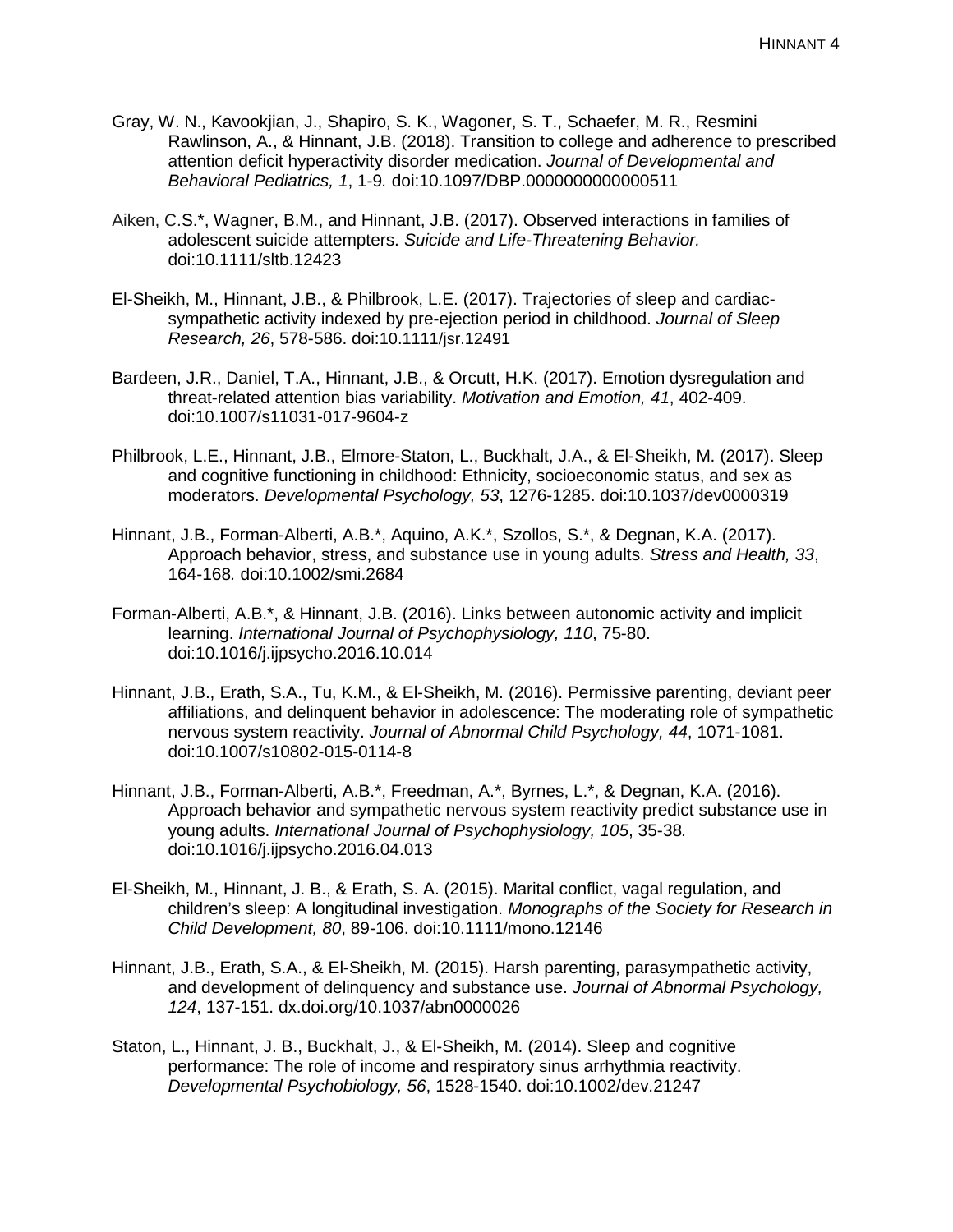- Hinnant, J.B., Nelson, J.A., O'Brien, M., Keane, S.P., & Calkins, S.D. (2013). The interactive roles of parenting, emotion regulation and executive functioning in moral reasoning during middle childhood. *Cognition & Emotion, 27*, 1460-1468*.* doi:10.1080/02699931.2013.789792
- Hinnant, J.B., El-Sheikh, M., Keiley, M., & Buckhalt, J. (2013). Marital conflict, allostatic load, and the development of children's fluid cognitive performance [Special issue]. *Child Development, 84*, 2003-2014. doi:10.1111/cdev.12103
- Hinnant, J.B., & El-Sheikh, M. (2013). Codevelopment of externalizing and internalizing symptoms in middle to late childhood: Sex, baseline RSA, and RSA reactivity as predictors. *Development and Psychopathology, 25*, 419-436*.* doi:10.1017/S0954579412001150
- Lento, R. M.**\***, Ellis, T. E., Hinnant, J.B., & Jobes, D. A. (2013). Using the suicide index score to predict treatment outcomes among psychiatric inpatients. *Suicide and Life-Threatening Behavior, 43*, 547-561. doi:10.1111/sltb.12038
- Del Giudice, M., Hinnant, J.B., Ellis, B.J., & El-Sheikh, M. (2012). Adaptive patterns of stress responsivity: A preliminary investigation [Special issue]. *Developmental Psychology, 48*, 775-790. doi:10.1037/a0026519
- El-Sheikh, M., & Hinnant, J.B. (2011). Marital conflict, respiratory sinus arrhythmia, and allostatic load: Interrelations and associations with the development of children's externalizing behavior [Special issue]. *Development and Psychopathology, 23*, 815-829. doi:10.1017/S0954579411000320
- Erath, S.A., El-Sheikh, M., Hinnant, J.B., & Cummings, E.M. (2011). Skin conductance level reactivity moderates the association between harsh parenting and growth in child externalizing behavior. *Developmental Psychology, 43*, 693-706. doi:10.1037/a0021909
- El-Sheikh, M., Arsiwalla, D.D., Hinnant, J.B., & Erath, S. (2011). Interactions between cortisol and respiratory sinus arrhythmia predict children's internalizing symptoms. *Physiology & Behavior, 103*, 225-232. doi:10.1016/j.physbeh.2011.02.004
- El-Sheikh, M., Hinnant, J.B., & Erath, S.A. (2011). Developmental trajectories of delinquency symptoms in childhood: The role of marital conflict and autonomic nervous system activity. *Journal of Abnormal Psychology, 120*, 16-32. doi:10.1037/a0020626
- Hinnant, J.B., Elmore-Staton, L., & El-Sheikh, M. (2011). Developmental trajectories of respiratory sinus arrhythmia and pre-ejection period in middle childhood. *Developmental Psychobiology, 53*, 59-68. doi:10.1002/dev.20487
- El-Sheikh, M., Kelly, R.J., Buckhalt, J.A., & Hinnant, J.B. (2010). Children's sleep and adjustment over time: The role of socioeconomic context. *Child Development, 81*, 870- 883. doi:0009-3920/2010/8103-0015
- El-Sheikh, M., Keiley, M., & Hinnant, J.B. (2010). Developmental trajectories of skin conductance level in middle childhood: Sex, race, and externalizing behavior problems as predictors of growth. *Biological Psychology, 83*, 116-124. doi:10.1016/j.biopsycho.2009.11.009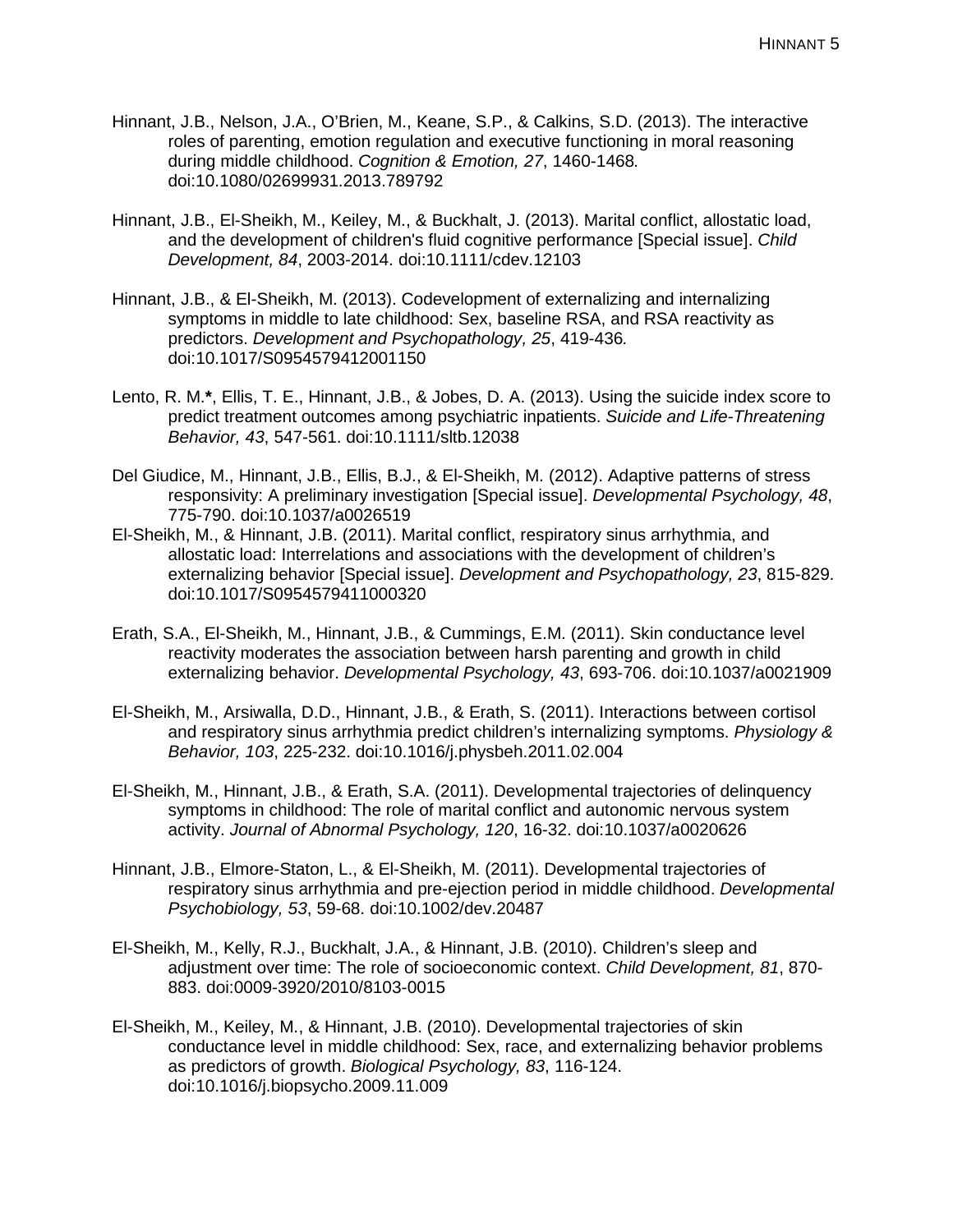- El-Sheikh, M., Hinnant, J.B., Kelly, R.J., & Erath, S. (2010). Maternal psychological control and child internalizing symptoms: Vulnerability and protective factors across bioregulatory and ecological domains. *Journal of Child Psychology and Psychiatry, 51*, 188-198. doi:10.1111/j.1469-7610.2009.02140.x
- Hinnant, J.B., & El-Sheikh, M. (2009). Children's externalizing and internalizing symptoms over time: The role of individual differences in patterns of RSA responding. *Journal of Abnormal Child Psychology, 37*, 1049-1061. doi:10.1007/s10802-009-9341-1
- Hinnant, J.B., O'Brien, M., & Ghazarian, S.R. (2009). The longitudinal relations of teacher expectations to achievement in the early school years. *Journal of Educational Psychology, 101*, 662-670. doi:10.1037/a0014306
- Hinnant, J.B., & O'Brien, M. (2007). Cognitive and emotional control and perspective taking and their relations to empathy in 5-year-old children [Special issue]. *Journal of Genetic Psychology, 168*, 301-322. doi:10.3200/GNTP.168.3.301-322

## **RESEARCH SUMMARIES FEATURED IN PUBLICATIONS FOR GENERAL AUDIENCES**

*Smithsonian Magazine*; *Nature World News*; *Science Daily*; *Live Science*; *PsychCentral*; *The British Psychological Society*; *Irish Examiner*

**SELECTED PROFESSIONAL PRESENTATIONS \* Denotes Student Author**

- Hinnant, J.B., Robinson, J.L., & Erath, S.A. (2018, December). *Rewarding safe decision making in the context of peer observation: A neuroimaging pilot study of adolescence.* Invited poster presentation at the AAES Faculty Summit, Auburn, Alabama.
- Norton, J.\*, Duke, A. M., & Hinnant, J.B. (2018, May). *Adolescent pre-existing perceptions and attitudes influence on universal bullying prevention: The interacting roles of perceived parenting and bullying attitudes on change in bullying behaviors.* Poster presented at the Society for Prevention Research Annual Meeting, Washington, DC.
- Hinnant, J.B., McConnell, L.\*, Kaeppler, A.\*, Lauricella, D.\*, & Homandberg, L\*. (2017, October). *Rewards, peers, and adolescent brain activity during decision making.* Human Development and Family Studies Research Brown Bag Series, Auburn, Alabama.
- Hinnant, J.B., Robinson, J.L., Erath, S.A., McConnell, L.\*, Kaeppler, A.\*, & Kirby, L.\* (2017, April). *Rewarding safe decision making in the context of peer observation: A neuroimaging pilot study of adolescence.* Poster presentation at the SRCD Biennial Meeting, Austin, Texas.
- Hinnant, J.B., Philbrook, L.E., Erath, S.A., & El-Sheikh, M. (2017, April). Evaluating sensitive periods in development of physiological responsivity to stress: Methodological recommendations. In S.A. Erath & M. El-Sheikh (Chairs), *Autonomic nervous system psychophysiology from a developmental perspective*. Symposium presentation at the SRCD Biennial Meeting, Austin, Texas.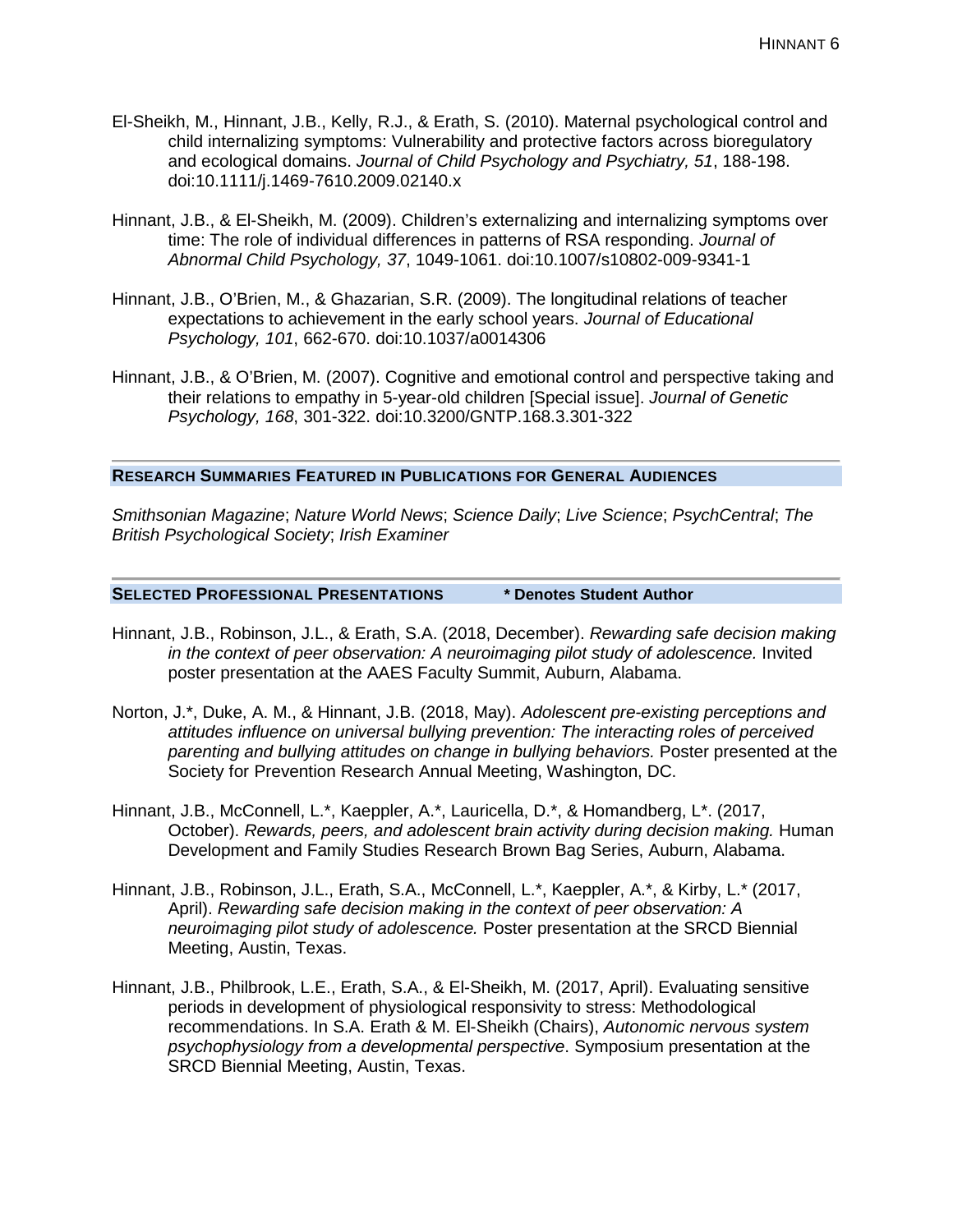- Gritters, A.\*, Hinten, B.\*, McConnell, L.\*, Kaeppler, A.\*, & Hinnant, J.B. (2016, October). *Inside the teenage brain: Research methodology in adolescent decision making.* Human Development and Family Studies Methodology Brown Bag Series, Auburn, Alabama.
- Hinnant, J.B., McCormick, M., Erath, S.A., Robinson, J.L., McConnell, L.\*, Kaeppler, A.\*, Hinten, B.\*, & Gritters, A.\* (2016, September). *Context effects on adolescent risky decision making.* Poster presentation at the Auburn University intramural "This is Research" day, Auburn, Alabama.
- Philbrook, L.E., Saini, E.K.\*, Hinnant, J.B., & El-Sheikh, M. (2016, September). *Trajectories of sleep and cardiac-sympathetic activity in childhood: An examination of reciprocal relations.* Poster presentation at the Society for Psychophysiological Research Annual Meeting, Minneapolis, MN.
- Forman-Alberti, A.B.\*, Aquino, A.\*, & Hinnant, J.B. (2015, April). *Links between autonomic activity, implicit learning, and risky decision making*. Poster presentation at the SRCD Biennial Meeting, Philadelphia, Pennsylvania.
- Hinnant, J.B. (Chair) (2015, April). *Central and autonomic nervous system activity: Adjustment at the transition to adolescence*. Paper symposium conducted at the SRCD Biennial Meeting, Philadelphia, Pennsylvania.
- Hinnant, J.B. Erath, S.A., & El-Sheikh, M. (2015, April). Harsh parenting, parasympathetic activity, and development of delinquency and substance use. In J.B. Hinnant (Chair), *Central and autonomic nervous system activity: Adjustment at the transition to adolescence*. Symposium presentation at the SRCD Biennial Meeting, Philadelphia, Pennsylvania.
- Twohy, E.\*, Barrueco, S., & Hinnant, J.B. (2015, April). Social emotional and language development trajectories of migrant and seasonal Head Start children: Profiles and predictors. In J. Heinze (Chair), *Early child socio-emotional functioning in disadvantaged environments: The role of context as a protective factor*. Symposium presentation at the SRCD Biennial Meeting, Philadelphia, Pennsylvania.
- Forman-Alberti, A.B.\*, & Hinnant, J.B. (2014, November). *Autonomic arousal during associative learning predicts risky decision making*. Poster presentation at the Annual Meeting of the Society for Neuroscience, Washington, D.C.
- Forman-Alberti, A.B.\*, Fernandez, J.M.\*, Reese, E.M.\*, Matera, J.J.\*, Delpapa, S.E.\*, & Hinnant, J.B. (2013, May). *Taking advantage: Aggression, competition and cooperation in a hawk-dove task*. Poster presentation at the Association for Psychological Science Conference, Washington, D.C.
- Reese, E.M.\*, Madden, E.\*, Forman-Alberti, A.\*, Ehresman, C.\*, Aquino, A.\*, & Hinnant, J.B. (2013, May). *Parental attachment and sympathetic nervous system response during behavioral tasks*. Poster presentation at the Association for Psychological Science Conference, Washington, D.C.
- Reese, E.M.\*, Madden, E.\*, Forman-Alberti, A.\*, Wilbur, C.\*, Szollos, S.\*, & Hinnant, J.B. (2013, May). *Anxiety predicts cooperative and competitive behaviors during a 'Hawk-Dove'*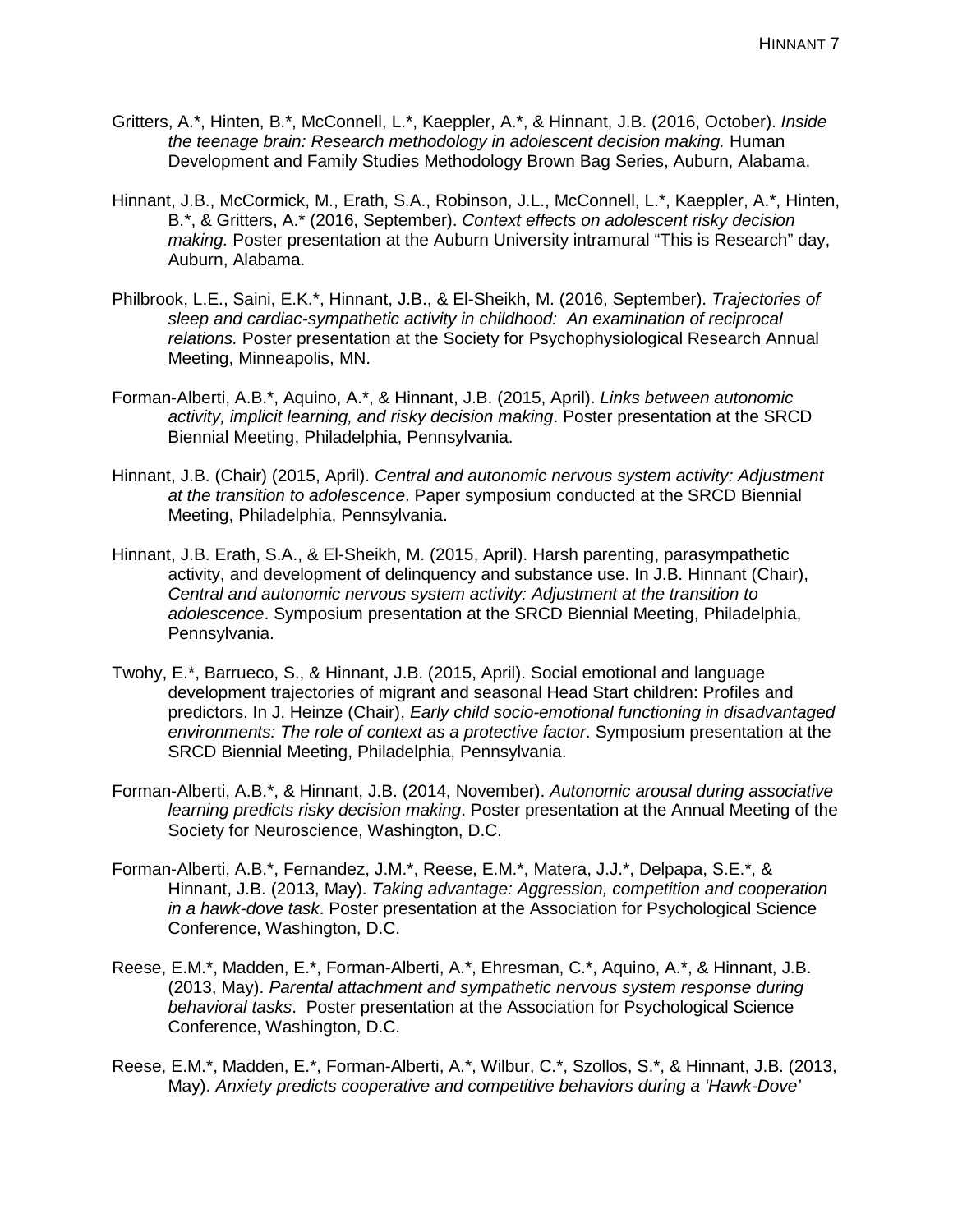*task*. Poster presentation at the Association for Psychological Science Conference, Washington, D.C.

- Hinnant, J.B. (Chair) (2013, April). *Biological stress response systems and child social competence and psychopathology symptoms: Psychological and environmental moderators*. Paper symposium conducted at the SRCD Biennial Meeting, Seattle, Washington.
- Hinnant, J.B. & El-Sheikh, M. (2013, April). Codevelopment of externalizing and internalizing symptoms in middle to late childhood: Sex, baseline RSA, and RSA reactivity as predictors. In J.B. Hinnant (Chair), *Biological stress response systems and child social competence and psychopathology symptoms: Psychological and environmental moderators*. Symposium presentation at the SRCD Biennial Meeting, Seattle, Washington.
- Hinnant, J.B., Erath, S.A., & El-Sheikh, M. (2013, April). Marital conflict, vagal regulation and children's sleep: A longitudinal investigation. In M. El-Sheikh (Chair), *Emerging longitudinal research linking family processes and children's sleep*. Symposium presentation at the SRCD Biennial Meeting, Seattle, Washington.
- Forman-Alberti, A.B.\*, Reese, E.M.\*, Fernandez, J.M.\*, Fiore, A.\*, & Hinnant, J.B. (2013, April). *Angry birds? Relations between aggression and sympathetic nervous system activity in a novel hawk-dove task*. Poster presentation at the SRCD Biennial Meeting, Seattle, Washington.
- Lento, R. M.\*, Ellis, T. E., Hinnant, J.B., & Jobes, D. A. (2012, April)*. Using suicidal typologies to predict treatment outcomes among psychiatric inpatients.* Symposium presentation at the 45th Annual Conference of the American Association of Suicidology, Baltimore, Maryland.
- Del Giudice, M., Ellis, B.J., Hinnant, J.B., & El-Sheikh, M. (2012, March). *Adaptive patterns of stress responsivity: Preliminary empirical results*. Symposium presentation at the Biennial Meeting of the Society for Research on Adolescence. Vancouver, Canada.
- Hinnant, J.B. (2011, April). *Environmental stress and allostasis: Alterations in physiological regulation and change in externalizing behaviors in childhood*. Research colloquium at Auburn University.
- Hinnant, J.B., & El-Sheikh, M. (2011, April). Marital conflict, respiratory sinus arrhythmia, and allostatic load: Relations to the development of children's externalizing behavior. In I.S. Yim & J.A. Quas (Chairs), *Developmental changes in biobehavioral stress reactivity in high and low risk environments*. Symposium presentation at the SRCD Biennial Meeting, Montreal, Quebec, Canada.
- Hinnant, J.B., & El-Sheikh, M. (2011, April). *Codevelopment of boys' and girls' externalizing and internalizing symptoms: The role of respiratory sinus arrhythmia.* Poster presentation at the SRCD Biennial Meeting, Montreal, Quebec, Canada.
- Erath, S., El-Sheikh, M., Hinnant, J.B., & Cummings, M. (2011, April). Skin conductance level reactivity moderates the longitudinal association between harsh parenting and child externalizing behavior. In E.M. Cummings & M.C. Goeke-Morey (Chairs), *Longitudinal,*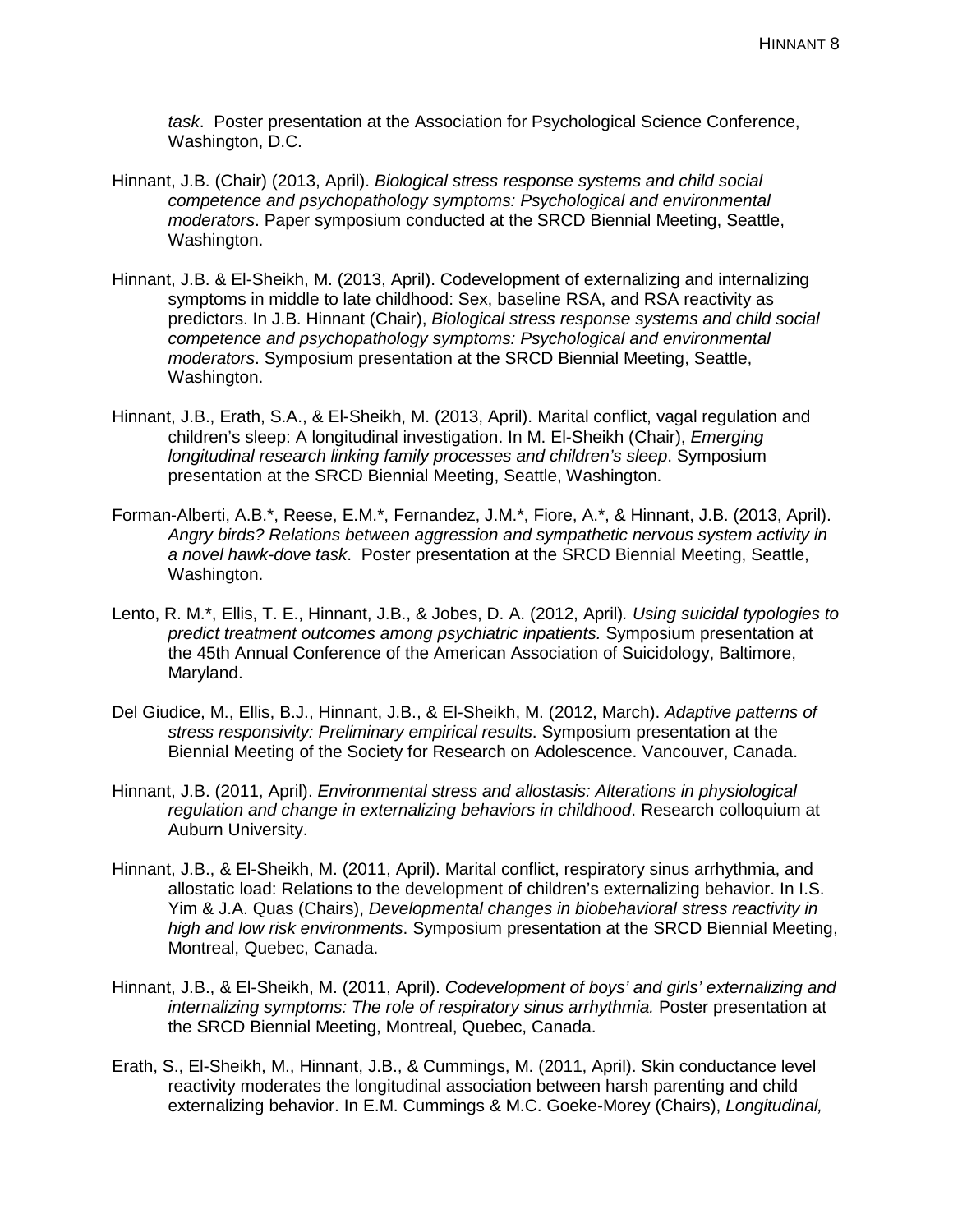*process-oriented research on children exposed to multiple social contexts of violence.* Symposium presentation at the SRCD Biennial Meeting, Montreal, Quebec, Canada.

- Hinnant, J.B., Elmore-Staton, L., & El-Sheikh, M. (2010, October). *Developmental trajectories of respiratory sinus arrhythmia and pre-ejection period in middle childhood*. Poster presentation at the SPR Annual Meeting, Portland, OR.
- Kelly, R.J., Hinnant, J.B., & El-Sheikh, M. (2009, April). *Parenting, children's sleep, and cognitive functioning: A mediated relationship*. Poster presentation at the SRCD Biennial Meeting, Denver, CO.
- Hinnant, J.B., & O'Brien, M. (2008, April). *Parental cognitive and emotional support and child emotion regulation and executive functioning: Testing mediational pathways to moral reasoning.* Poster presentation at the Conference on Human Development, Indianapolis, IN.

#### **ACADEMIC COURSES**

Mediation and Moderation Analysis HDFS 8070 (graduate level), Auburn University Multilevel Modeling HDFS 8060 (graduate level), Auburn University Research Methods PSY 811 (graduate level), CUA Human Development PSY 640 (graduate level), CUA Cognitive Development PSY 622 (graduate level), CUA Lifespan Development PSY 379 (undergraduate level), CUA Cognitive Development PSY 310 (undergraduate level), CUA Child Development HDF 302 (undergraduate level), UNC Greensboro

#### **STUDENT ADVISING**

| <b>Name</b>          | Dept.            | Type                | <b>Role</b> | <b>Completed</b> |
|----------------------|------------------|---------------------|-------------|------------------|
| Joelle Smith         | <b>HDFS</b>      | Thesis              | Co-Chair    | in progress      |
| Paige Hartman        | Psychology       | <b>Dissertation</b> | Reader      | 2018             |
| Lucy Riley           | <b>HDFS</b>      | <b>Thesis</b>       | Member      | 2018             |
| Anna Lorys           | Psychology       | <b>Dissertation</b> | Member      | in progress      |
| Raina Hafftka        | <b>SERC</b>      | <b>Dissertation</b> | Member      | in progress      |
| Hairong Li           | Psychology       | <b>Dissertation</b> | Member      | in progress      |
| Elizabeth Ritterbush | Psychology       | <b>Dissertation</b> | Member      | in progress      |
| Melissa Stuhlman     | Psychology       | <b>Dissertation</b> | Member      | in progress      |
| Kathleen Hlavaty     | <b>HDFS</b>      | <b>Dissertation</b> | Member      | 2018             |
| Ayanda Chakawa       | Psychology       | <b>Dissertation</b> | Reader      | 2017             |
| Carlynn VanDenBerg   | <b>HDFS</b>      | <b>Dissertation</b> | Member      | in progress      |
| Ana Cikara           | <b>SERC</b>      | <b>Dissertation</b> | Member      | in progress      |
| Leanna McConnell     | <b>HDFS</b>      | <b>Dissertation</b> | Member      | in progress      |
| Leanna McConnell     | <b>HDFS</b>      | Thesis              | Member      | 2017             |
| Olivia Hartwick      | <b>HDFS</b>      | <b>Dissertation</b> | Member      | in progress      |
| Olivia Hartwick      | <b>HDFS</b>      | <b>Thesis</b>       | Member      | 2016             |
| Alex Kaeppler        | <b>HDFS</b>      | <b>Dissertation</b> | Member      | in progress      |
| Alex Kaeppler        | <b>HDFS</b>      | Thesis              | Member      | 2016             |
| <b>Kelly Gill</b>    | Psychology (CUA) | Thesis              | Member      | 2016             |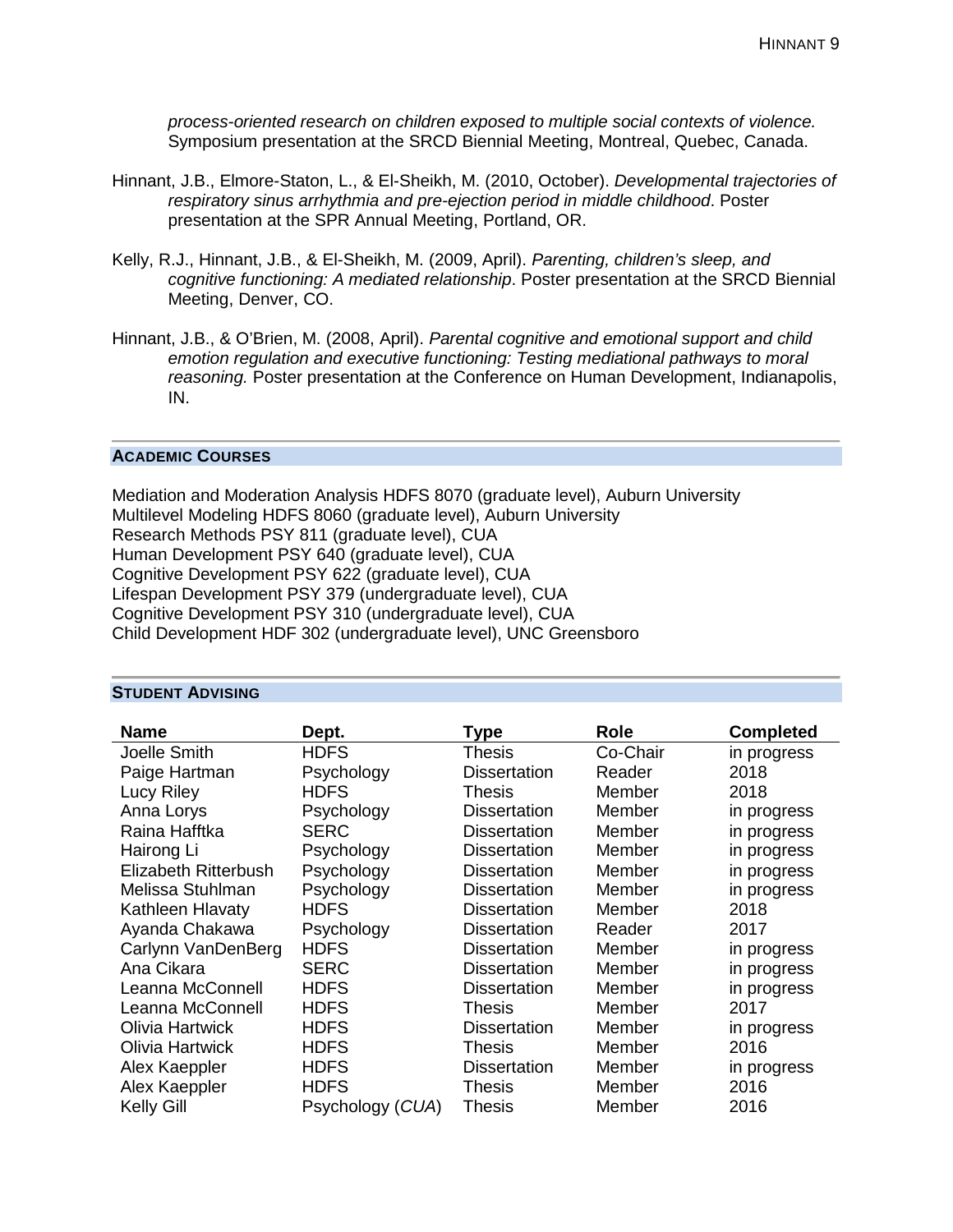| Alissa Forman-Alberti | Psychology (CUA) | <b>Dissertation</b> | Chair  | 2016 |
|-----------------------|------------------|---------------------|--------|------|
| Alissa Forman-Alberti | Psychology (CUA) | <b>Thesis</b>       | Chair  | 2014 |
| <b>Emily Madden</b>   | Psychology (CUA) | <b>Thesis</b>       | Chair  | 2015 |
| <b>Ashley Hunt</b>    | Psychology (CUA) | <b>Thesis</b>       | Chair  | 2015 |
| Juan Fernandez        | Psychology (CUA) | <b>Thesis</b>       | Chair  | 2013 |
| Eileen Twohy          | Psychology (CUA) | <b>Dissertation</b> | Member | 2013 |
| <b>Blake Zakarin</b>  | Psychology (CUA) | <b>Dissertation</b> | Member | 2013 |
| Corinne Bell          | Psychology (CUA) | <b>Dissertation</b> | Member | 2012 |
|                       |                  |                     |        |      |

#### **EXPERTISE IN STATISTICAL ANALYSIS AND METHODS**

Multivariate Analysis (e.g., multiple regression, ANOVA) Path Analysis Mediation / Indirect Effects Analysis Moderation Analysis Structural Equation Modeling (SEM) Hierarchical Linear / Multilevel Modeling Latent Growth Modeling Accelerated Longitudinal Data Modeling Multiple Indicator / SEM Multilevel Modeling Latent Profile / Finite Mixture Modeling

Primary Instructor in 1 – 2 day workshops: *Introduction to Structural Equation and Latent Growth Modeling* (2013 – 2015), CUA *Dyadic Data Analysis* (2017), Auburn University *Stop and Smell the Data: Steps Before Analysis* (2018), Auburn University

# **SPECIALIZED TRAINING IN NEUROPHYSIOLOGICAL ASSESSMENT**

Training and experience in use of Biolab and Mindware hardware and software; data collection and editing for physiological indexes of autonomic functions including heart rate, respiration, respiratory sinus arrhythmia, pre-ejection period, skin conductance response, and skin conductance level

Training for Level 2 MRI safety procedures

# **PROFESSIONAL AFFILIATIONS**

American Psychological Association, Division 7 (Developmental) Society for Psychophysiological Research Society for Research in Child Development Society for Research on Adolescence Society for the Teaching of Psychology

#### **EDITORIAL EXPERIENCE (AD HOC REVIEWER)**

Anxiety, Stress, and Coping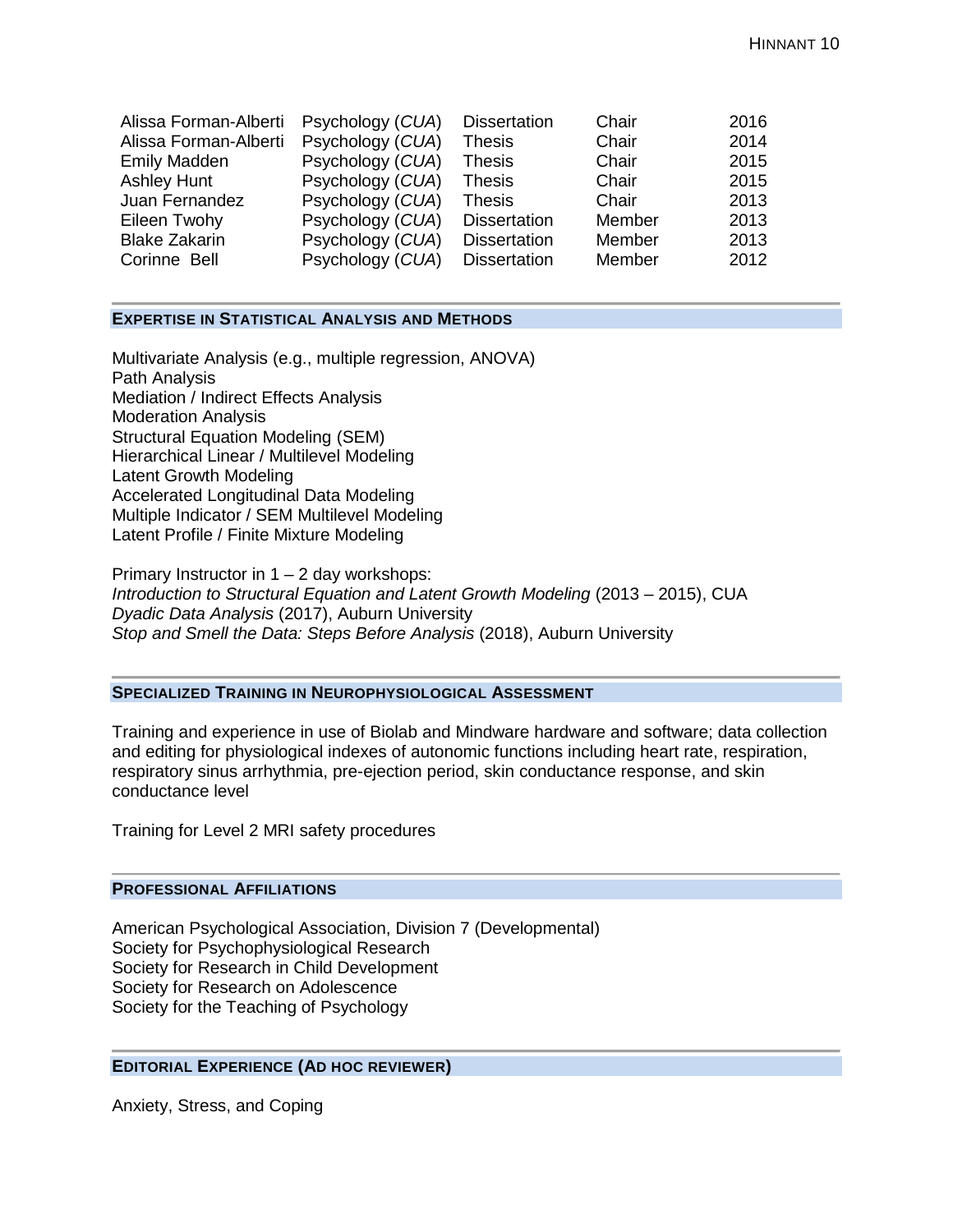Biological Psychology British Journal of Educational Psychology Child Development Child Maltreatment Childhood Obesity Cognition & Emotion Cognitive, Affective, and Behavioral Neuroscience Developmental Psychobiology Developmental Psychology Development and Psychopathology Educational Psychology International Journal of Developmental Neuroscience International Journal of Psychophysiology Journal of Abnormal Child Psychology Journal of Applied Developmental Psychology Journal of Child Psychology and Psychiatry Journal of Clinical Child and Adolescent Psychology Journal of Consulting and Clinical Psychology Journal of Experimental Child Psychology Journal of Family Psychology Journal of Fluency Disorders Journal of Psychophysiology Journal of Research on Adolescence Journal of Sleep Research **Pediatrics** Personality and Individual Differences Psychophysiology Physiology & Behavior Sleep Medicine Social Development

#### **SERVICE**

Department of Human Development and Family Studies Faculty Search Committee Chair, Auburn University (2018) Human Subjects Internal Review Board member, Auburn University (2018 – present) Internal Grant Program (IGP) review panel member, Auburn University (2018) Graduation Committee, Auburn University (2017 – 2018) Women's Center Board member, Sexual Assault Awareness Committee, Auburn University  $(2016 - 2017)$ Department of Human Development and Family Studies Social Development position Search Committee, Auburn University (2016 – 2017) Department of Human Development and Family Studies Research Methods Certificate Development Committee, Auburn University (2016 – 2017) Department of Human Development and Family Studies Graduate Curriculum Committee, Auburn University (2015 – present) Department of Human Development and Family Studies Mission Statement Committee, Auburn University (2016) Faculty judge for Auburn's student "This is Research" intra-university conference (2016 – present)